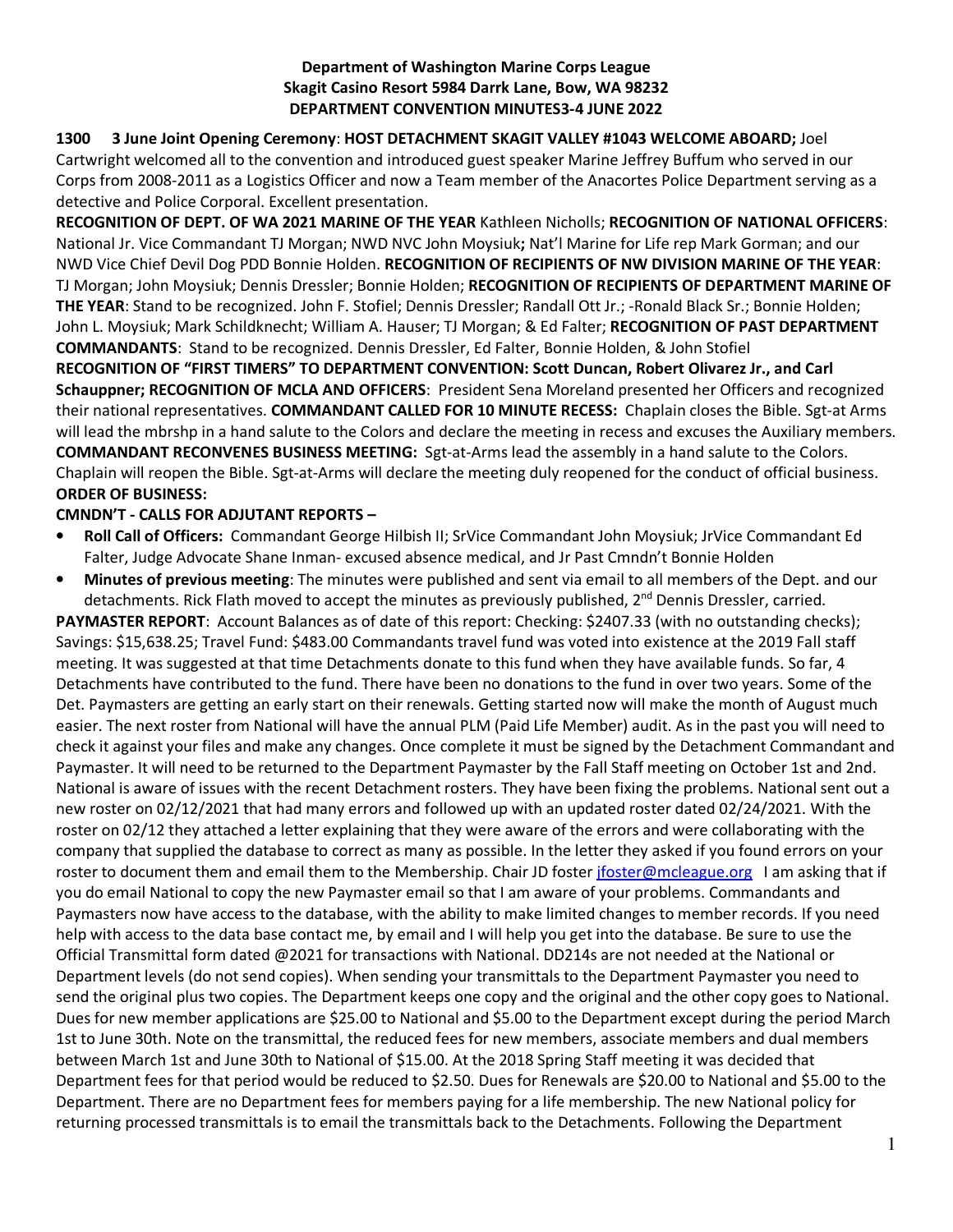Convention your new Department Paymaster will be Rick Flath from Detachment 336. His email address is rflath1@comcast.net. Send your transmittals and other correspondence to. Rick Flath 14928 80th Dr SE Snohomish WA 98296-8695. Dennis Dressler moved to accept the Paymasters Report, 2<sup>nd</sup> Rich Flath, carried.

**CHAPLAIN'S REPORT: (SICK AND/ OR IN DISTRESS):** With the lifting of most covid restrictions I have been able to perform chaplain duties more completely than before. My duties at funerals before the pandemic was limited to presenting a challenge coin and the three ceremonial cartridge casings and very occasionally conduct the funeral service itself. Since the lifting of the restrictions, I have conducted four services including one for a sailor. Since the close of the Spring Staff Meeting, I have processed all Death Notices that have been provided from the detachments. The following are the members who passed during this period: Frank Ripley 23 March 2022 Skagit Valley and Dustin Janes 2 May 2022 Columbia River. The Memorial Service will be held and will include the names of all twenty-two members who were reported since the end of the last convention. I also attended a meeting (via TEAM) with the director of Mann Grandstaff VA Medical Center,

**CORRESPONDENCE:** None. (All correspondence (emails) from Nat'l is forwarded when received to the detachments. **REPORT OF OFFICERS:** 

• **Commandant George Hilbish II** –

The Department of Washington has 15 Detachments with 775 members. Since the Spring Conference, I had planned to attend the Memorial Day Ceremonies at Mt View Memorial Park in Lakewood, however that did not take place to medical issue.

- **SrVice Commandant John Moysiuk** Please use your chain of command when addressing issues or concerns. This means including your Department Officers before contacting National. There are currently over 1488 detachments Marine Corps League wide but there are only a handful of Headquarters personnel to address the membership issues being sent to National. Most of these can be easily addressed at the Detachment Commandant, Detachment Adjutant/Detachment Paymaster level and Department level. If you would like training specific to your billet, please let me know. There are some valuable resources at hand to assist. Should you desire training for access to our national database, it is available Likewise, the Department Commandant and Department Paymaster have had an introduction to our database and should be able to address most membership issues before pushing those more challenging items to National attention. It is my intent to accept the nomination for the Department of Washington if you would have me serve.
- **JrVice Commandant Ed Falter** Shared that his duties as the JrVice concerned recruiting of new members, retention of our current members and encouraged all to actively work on both entities withing their respective detachments.
- **Judge Advocate Shane Inman –** There are no pending Chapter Nines currently in the Department. To date I have still received very few detachments by-law changes. Follow up request and reminders were sent after winter staff meeting to all Detachment Commandant's and Judge Advocates, PLEASE review your by-laws, and protocols yearly if possible as we are in changing times. As new Marines take on leadership roles this may help in the smooth transition
- **JrPast Commandant Bonnie Holden** No Report.

# **REPORT OF STANDING COMMITTEES/ADVISORY COUNCILS**:

- **Audit**  Dept Cmndn't appointed Marines Ed Falter and Bonnie Holden to audit books w/Dept Paymaster
- **Budget and Finance** Bill Hauser –

PROPOSED BUDGET FOR FY 2023, DEPARTMENT OF WASHINGTON, MARINE CORPS LEAGUE May 26, 2022 The Budget and Finance Committee shall prepare a financial program and budget for the conduct of the business and affairs of the Department for the ensuing year, and to devise ways and means of increasing the funds of the Department. To present a finalized budget to the Department Board of Trustees, prior to the convening of the Department Convention. The budget is based upon the membership strength of each Detachment in the Department and subsequent Annual dues (2021)- \$5.00 per member) received from each detachment and the Life membership interest received from National Headquarters.

| Dues Paying members as of 8 April (2022)-243 x \$5.00 = | 1215.00 |
|---------------------------------------------------------|---------|
| Unpaid members as of 8 April (2021)- 129 x \$5.00 =     | 645.00  |
| Total 342 Members $X$ \$5.00 =                          | 1860.00 |
| Projected income (2022 - 2023) (372Mbrs X \$5.00        | 1860.00 |
| (2022) PLM dues received:                               | 1021.20 |
| Department Totals =                                     | 2881.20 |
|                                                         |         |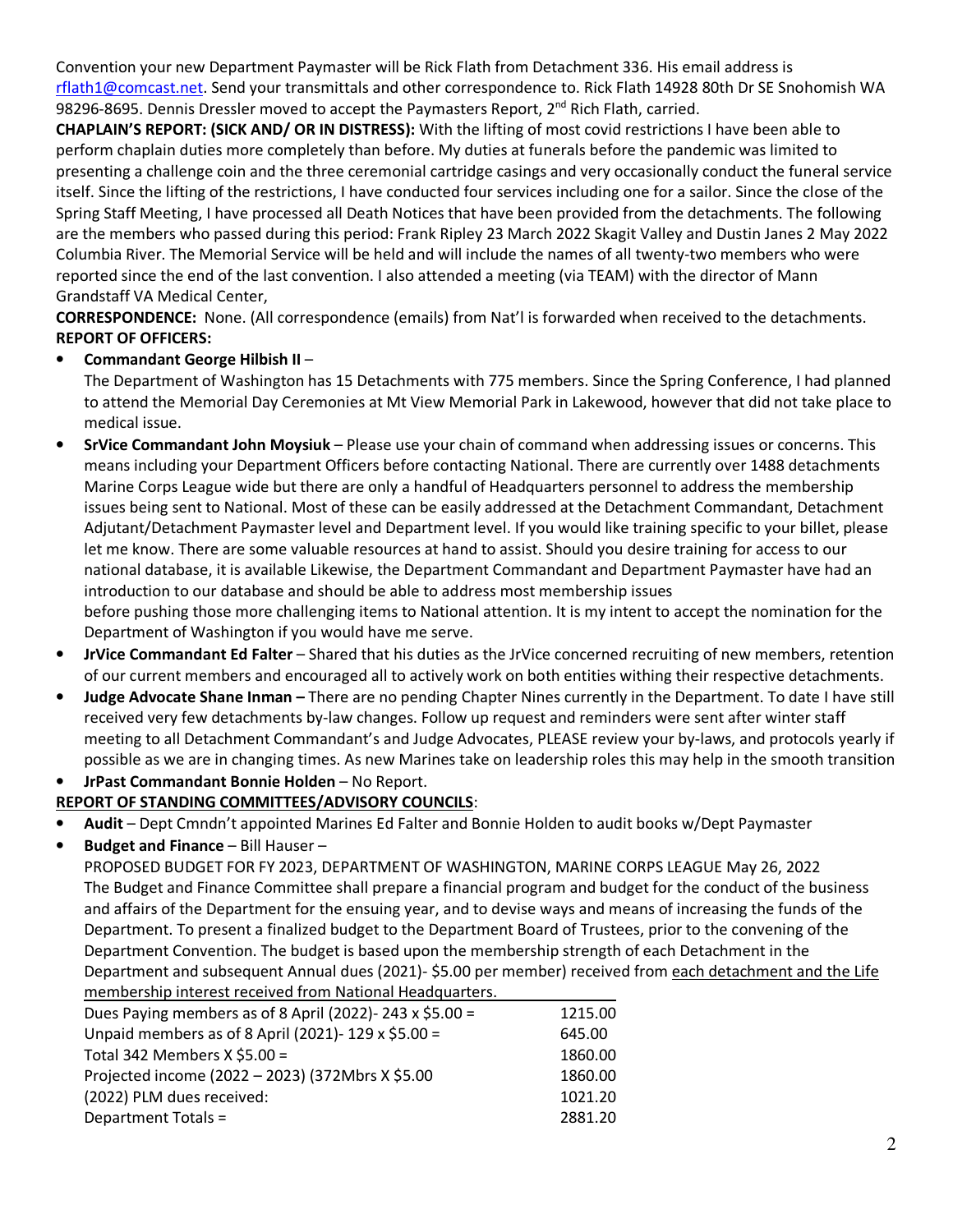| Proposed Budget for FY 2023, Department of Washington, Marine Corps League |                 |             |           |                                    |
|----------------------------------------------------------------------------|-----------------|-------------|-----------|------------------------------------|
|                                                                            | 2022            | 2022        | 2023      |                                    |
|                                                                            | <b>Budgeted</b> | Actual      | Proposed  |                                    |
| Dept. Operational Expenses                                                 | \$500.00        | \$67.99     | \$200.00  | Adj Postage                        |
|                                                                            |                 | \$56.85     |           | Paymaster Postage/Office           |
|                                                                            |                 |             |           | <b>Supplies</b>                    |
| <b>Chaplains Expenses</b>                                                  | \$120.00        | \$0.00      | \$120.00  | Letters of Condolence,             |
|                                                                            |                 |             |           | postage                            |
| Ads/Awards Program                                                         | \$265.00        | \$0.00      | \$200.00  | <b>Local Convention Ad/Plaques</b> |
| Secretary of State                                                         | \$10.00         | \$10.00     | \$10.00   | Secretary of State annual          |
|                                                                            |                 |             |           | filing                             |
| Website                                                                    | \$196.00        | \$168.00    | \$182.28  | <b>Website Hosting</b>             |
| Cmndnt, Adj, Paymaster Stipend                                             | \$800.00        | \$0.00      | \$800.00  | <b>Conducting Dept. business</b>   |
|                                                                            | \$0.00          |             |           | Commandant \$300                   |
|                                                                            | \$0.00          |             |           | Adjutant \$300                     |
|                                                                            | \$0.00          |             |           | Paymaster \$200                    |
| Veterans Leg. Coalition                                                    | \$50.00         | \$50.00     | \$50.00   | <b>Annual Dues</b>                 |
| <b>Other Expenses</b>                                                      | \$1,013.00      |             | \$550.00  | <b>Honored Convention Guest</b>    |
|                                                                            |                 |             |           | expenses (Hotel, Meals & Gift)     |
|                                                                            |                 |             |           | Based on current registration      |
|                                                                            |                 |             |           | (Auth. of the Dept. Cmndn't)       |
| Flag Spreaders x 2                                                         | \$136.800       | \$68.00     | \$0.00    | Mark Schildknecht - One            |
|                                                                            |                 |             |           | time purchase                      |
|                                                                            |                 |             |           | Flag poles & stands (2ea)          |
| Oxford - Spring Staff meeting                                              | \$243.45        | (Increased) | \$270.76  | Oxford -Spring Staff mtgs.         |
| Oxford - Fall Staff meeting                                                | \$243.45        | \$243.45    | \$270.76  | Oxford - Fall Staff mtgs.          |
| Totals                                                                     | \$3,197.45      | \$703.37    | \$2653.83 |                                    |

Available in the Commandants travel fund \$483.00. The above is a budget based on the previous years and projected expenses. The Department Budget depends on the Detachments encouraging and following up on their members for their dues on a regular basis. Also reporting your PLM in a timely manner. Some Detachments failed to certify their PLM reports on time resulting in a lower return to the Department, and no return to those detachments. Dennis Dressler moved to approve budget for FY2022 - 2023, 2<sup>nd</sup> Randy Ott. Carried.

- **Detachment Commandants' Council** John Moysiuk No Report.
- **Past Department Commandants' Council** Bonnie Holden –
- **Rock 32 Ceremony** George Hilbish II –1200 27 Aug 2022 @ Veterans Memorial Park 1151 Roosevelt Ave Enumclaw
- **Legislative**  Shane Inman There were no significant changes from the March report as the session ended. But wanted to add for reminder. The Veterans Legislative Coalition (VLC) is a due paying, membership based non-profit organization. The VLC is comprised of representatives from the 16 Veteran Service Organizations (VSO's) currently represented, members at large, and all Veterans of Washington State. The VLC during the legislative session organize into fire teams to facilitate the load of bills to either sign in to support or testify with a statement before the committees. I proudly serve as one of the fire team leaders. This year's bills that passed to the governor's desk for signature: E2SHB 1181 ESTABLISHING PROGRAMS AND MEASURES TO PREVENT SUICIDE AMONG VETERANS AND MILITARY MEMBERS Prime Sponsor: Representative Orwall Del to Gov •Establishes a Suicide Prevention Community-Based Services Grant Program at the Department of Veterans Affairs to fund programs which provide support for veterans, military members, and their families. • Directs Veterans Affairs to create a database of resources for veterans and their families about mental health and suicide and to develop electronic means to disseminate this information. • Requires all new public works programs after July 1, 2024, to include signs publicizing the 988-crisis hotline. • Reestablishes the Suicide-Safer Homes Task Force at Veterans Affairs. • Establishes an account allowing the Secretary of State to raise funds for a Washington State Global War on Terror Memorial, which must include a component designed to reflect on the veterans and service members who died by suicide after serving in the War on Terror. SSB 5546 CONCERNING INSULIN AFFORDABILITY; Prime Sponsor: Senator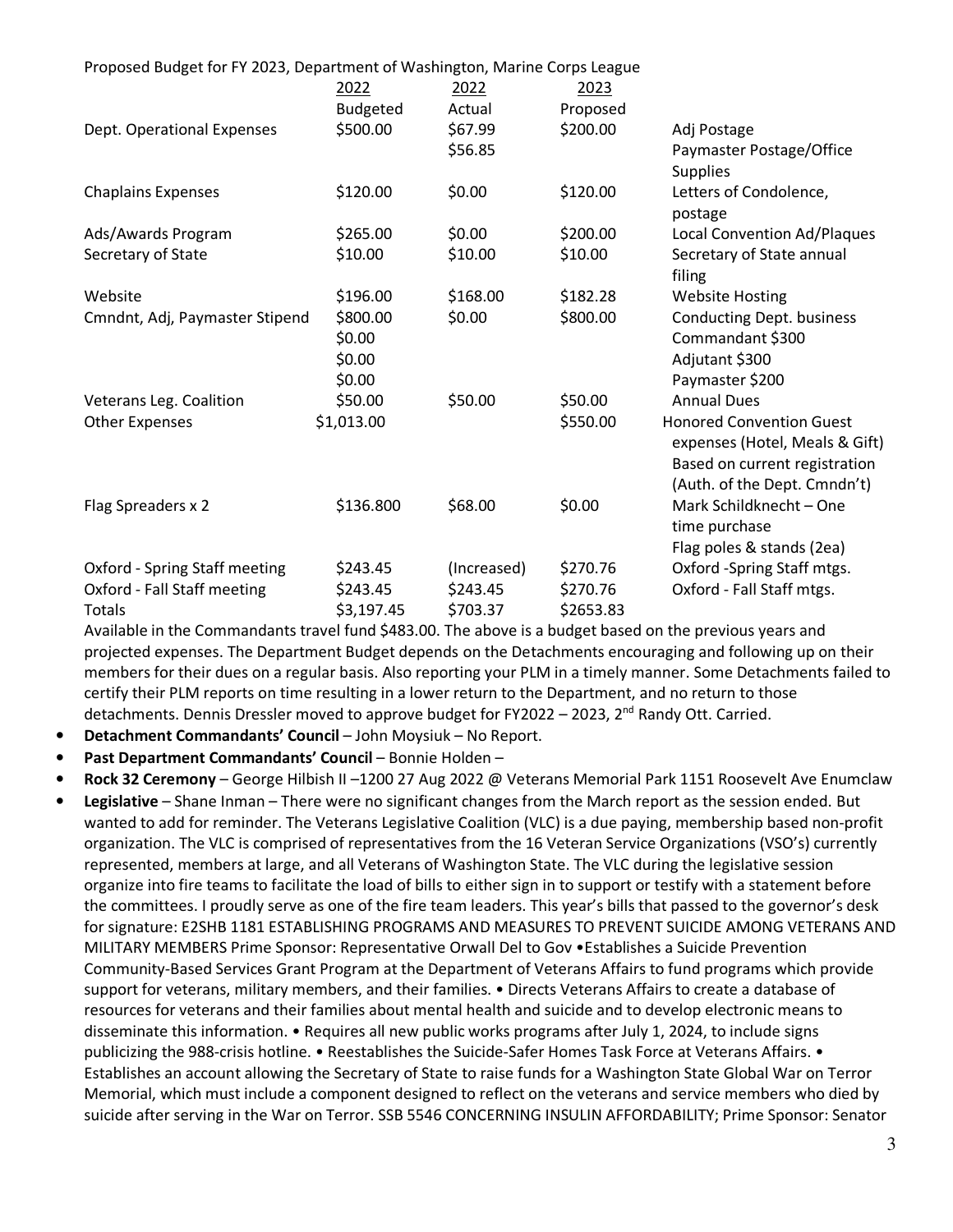Keiser C 10 L 22 Effective date 6/9/2022\*. • Limits out-of-pocket expenses for a 30-day supply of insulin to \$35 SHB 1642 CONCERNING THE WASHINGTON NATIONAL GUARD POSTSECONDARY EDUCATION GRANT PROGRAM Prime Sponsor: Representative Leavitt (SB 5614 Senator Randall) Del to Gov • Modifies eligibility requirements and the award amount for the Washington National Guard Post-Secondary Education Grant Program. SB 5545 CONCERNING SURVIVOR BENEFITS Prime Sponsor: Senator Wagoner C 45 L 22 Effective date 6/9/2022. • Clarifies that a surviving spouse or domestic partner of an eligible veteran or National Guard member is eligible for tuition waiver benefits for ten years after the death, total disability, or POW or MIA status of the eligible veteran or National Guard member. • Adds the date of federal determination of death or total disability as a qualifying event for the ten-year period of eligibility for the waiver. ESSB 5874 CONCERNING RESIDENCY OF STUDENTS AFFILIATED WITH THE MILITARY Prime Sponsor: Senator Nobles Del to Gov • Expands residencies for all active duty, veteran, and dependent students who are eligible for educational benefits under certain federal law. • Modifies residency for dependents to include spouses, state-registered domestic partners, and dependents of military members including National Guard and reservists. • Adds a definition for child. • Modifies residency for certain students to require that the student has lived in Washington for one year prior to enrollment in higher education, primarily for reasons other than postsecondary education. HB 1122 CONCERNING THE RETIREMENT AGE FOR STATE GUARD MEMBERS Prime Sponsor: Representative Lovick Del to Gov • Eliminates the age restriction for enlistment with the Washington State Guard. • Allows the Adjutant General to extend the service age of an active member of the Guard under certain conditions ESHB 1357 CONCERNING VOTERS' PAMPHLETS FOR OVERSEAS AND SERVICE VOTERS Prime Sponsor: Representative Mosbrucker Del to Gov • Requires that county auditors mail or send a printable electronic version of the statewide and local voters' pamphlets to service and overseas voters who request them. And the most important one....SB 5615 DESIGNATING PICKLEBALL AS THE OFFICIAL STATE SPORT Prime Sponsor: Senator Lovick Del to Gov • Designates pickleball as the official state sport.

- **Americanism**  Bonnie Holden Americanism Award is in the https://www.mclnational.org Website in the Library. Follow the directions precisely as they will take points off for anything that is not according to the rules. The books need to be handed in by 1500 on Tuesday of the National Convention and are available for pickup on Thursday. I will be going to National Convention this year and anyone that cannot attend can get the book to me during the Department of Washington Convention and I will hand carry to the Convention. Any questions on the awards or rules I can be contacted at 360-339-3446 or by email bonnie.holden@hotmail.com 2021 Americanism Awards were supposed to be announced at the Mid-Winter Conference. They were not brought and therefore will be given out at the 2022 National Convention. A list of winners was not given. I have had no contact from any Detachment in reference to Americanism Awards since our Staff Meeting. I will be at the Department Convention and can accept any Americanism Award Books to take with me to National Convention in Daytona Beach Florida in August 2022
- **Eagle Scou**ts Bonnie Holden Eagle Scout Good Citizenship Award. The Marine Corps League National Headquarters website has the form for the Eagle Scout to complete that you can print. I distributed this as well as this information at the Spring Staff Meeting as well as the Department Convention in June 2021. I only received 3 out of the 15 Detachments who responded. I will have to conclude from this that 12 of our Detachments are not pursuing Eagle Scout Awards in the State of Washington. There are embossed awards that can be purchased at the Semper Fi store for this purpose. I would like each detachment to contact me on regular intervals which are listed for this purpose. Even if you have a negative report, please turn that in so that I know that I have reports from all detachments. Period of July 1 each year to December each year should be reported by January 15 Period January 1 each year to June 30 each year should be reported by July 15. If it is easier for you to have a monthly list to send each 6 months, I can then tally each of the detachments for the period that I need to report. My email information, phone number and address are listed below. You can call me if you have questions. But a written report can either be mailed or emailed and is needed. My address, email, and phone at the end of this report. The above was the report given in October of 2021. To date I have received three reports. From the following detachments 336, 531 and 1119. I asked but did not receive negative report or even reports that a detachment was not pursuing this award in their area. This report stands true and at the Spring Staff meeting I received 1 report from 336 and I have 1119 but no others have been reported. 360-339-3446 17823 Gilbert St SE Tenino Wa 98589 bonnie.holden@hotmail.com
- **Nominations**  Bonnie Holden Current Nominees Commandant John Moysiuk, SrVice Ed Falter, Jr Vice Shane Inman, J/A Joel Cartwright.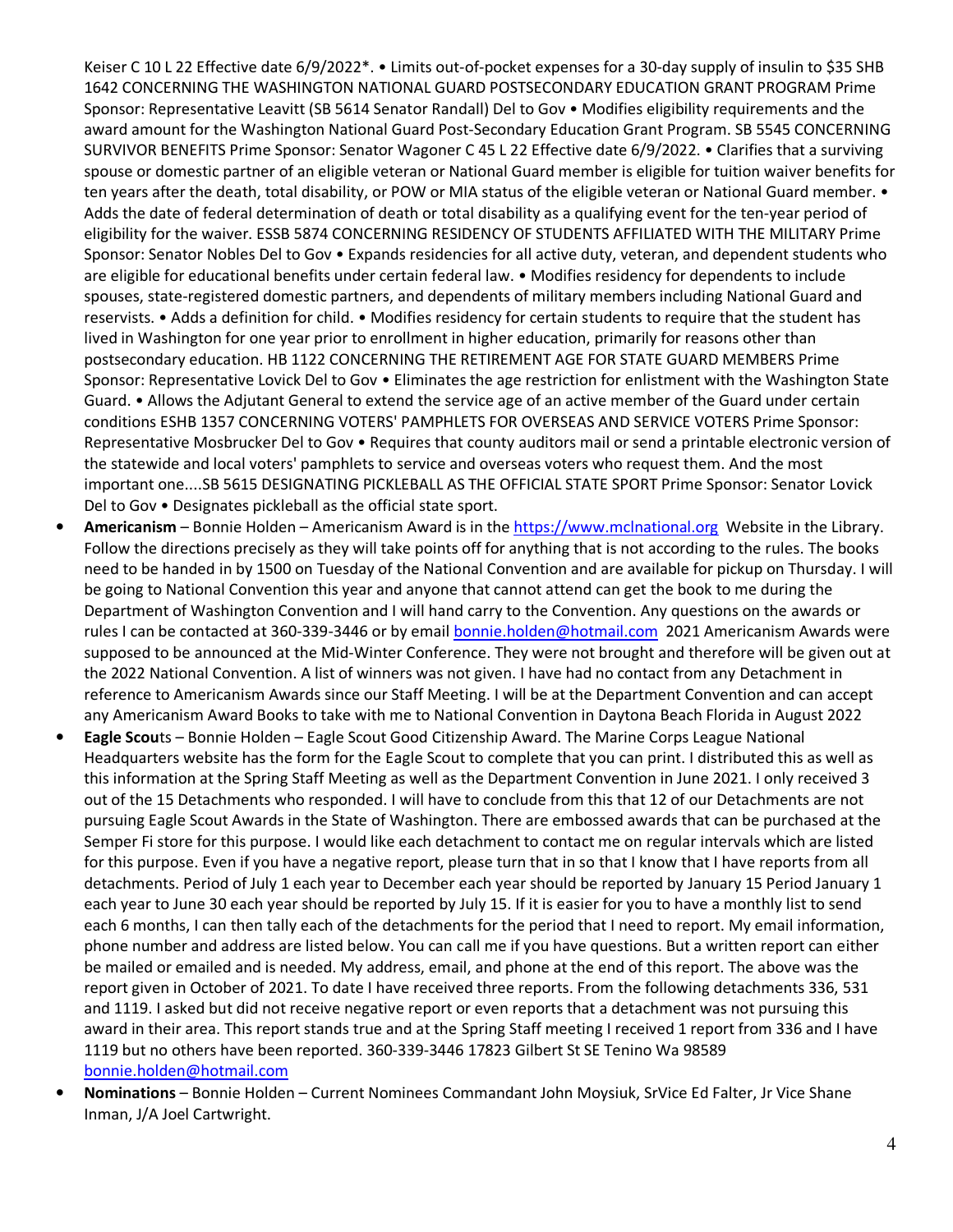- **Membership**  Bill Hauser Department membership numbers as of 05/29/2022: Regular members PLM 381 Paid 201 Total Paid (PLM + Paid) = 576 Unpaid 104. Associate PLM 25 Paid 39Total Paid (PLM + Paid) = 64 Unpaid 24. Multiple PLM 3 Paid 3 Total Paid (PLM + Paid) = 5 Unpaid 1 Total PLM 409, Paid 243 Total Paid (PLM + Paid) = 64 Unpaid 129
- **Web Sergeant** Bill Hauser The Department website is located at https://www.mcldeptwa.org/ If your Detachment is planning some type of event send me information about it and I will post it on the Department website for everyone to see. If you have photos from one of our events, please email them to me to be posted to the website. On the Department Website you can find information about Current Officers and their email addresses, Detachments meeting times and locations and their Officers. Also, a calendar of Upcoming events is available. Information is available on the Devil Dogs, the Pack Officers, Pounds, and Pound Officers. Standing Committees, Recruitment and Retention, Fleas, and Auxiliary information is also available.
- **Digital Transformation** –Rick Flath NO REPORT
- **Marine for Life** Mark Gorman NO REPORT
- **VAAC Representative** –Ron Black For most of yr. 2021 due to covid virus restrictions regarding in person group gathering and in accordance with the governors' Covid Health guidelines, much of the VAAC activity in 2021 was conducted by holding meetings and training online which proved to be successful. The VAAC's most important work of holding community VAAC Veteran Town Hall meetings was put on hold until such time as in person group gatherings were allowed. By February 2022, with Covid infected hospital stays on the decline, changes allowed for some in-person meetings. In February 2022, I volunteered to take on the task of putting together an in person VAAC Veterans Town Hall Meeting to be held in Aberdeen, WA. a first for Grays Harbor County. A great deal of work and effort is required to successfully bring about an informative and of value meeting to veterans and their family. After weeks of planning, inviting key speakers from the VA system and other experts in their filed that support veterans within the community, and after two "live" local radio information spots promoting the veteran's town hall, my job as a VAAC member representing the Dept. of WA. MCL was complete for this task. On April 11<sup>th</sup>, 2022, The VAAC Town Hall Meeting was held at the Aberdeen Elks Lodge to a full room of veterans, elected city and county officials, veteran support agencies/programs, medical professionals, American Legion, VFW, Det. 442 MCL and interested citizens. The 2.5-hour VAAC Veterans Town Hall was live streamed on Facebook across Washington State and several agencies and veterans' organizations participated online. "After Reports" indicate that the Veterans Town Hall was well received and considered a remarkable success by the WA. Dept. of Veterans Affairs Director and her team and the VAAC. I want to acknowledge the attendance of National Vice Commandant John Moysiuk and members of Twin Harbor Detachment 442 regular and associate members, Thank You for your support. Up Coming VAAC Meetings and Veteran Town Hall's June 8<sup>th</sup>, 2022, Town Hall in Sequim WA. starting at 10:30 am. June13th at 1:30 pm at the VFW HQ in Fife, VAAC meeting and Elections for next year August 10, 2022, Veterans Town Hall in Yelm WA. proposed? 10:00 am -12:30 pm In closing, having to adjust and navigate ever changing Covid Guidelines for much of the past 12 months, the VAAC was more than able to maintain a work ethic, task oriented and continue to provide a valuable service in support of Washington Veterans, families and to be the Governors and WA Dept. of Veterans Affairs outreach team regarding Washington's men and women veterans. The VAAC goal is to have a presence statewide and reach out to every WA. community. I am looking forward to next year's work in support of Washington Veterans and opportunities to represent the Dept. of WA. Marine Corps League as appointed to the Governors Veterans Affairs Advisory Committee, (VAAC).
- **Marine of the Year**  Pres. Ron Black/Sec. Mark Schildknecht MOY will be presented at the banquet.
- **Young Marines Liaison** Ed Falter –

\*Lewis County Young Marines Since the Staff Meeting in April 2022 our Young Marines have been continuing with drill on the 1st and the 3rd Saturday of each month at the Winlock Community Center in Winlock, WA. Our most recent event was a joint meeting with Lewis & Clark YM and Seattle YM at the Veterans Memorial Museum in Chehalis, WA. We were able to mix all 3 units together and divide them into 3 groups. Each group was at a different activity, and they rotated. It was a good event enabling both YMs and Staff to get face time with each other. We are in the process of scheduling a weekend camp out in the Toledo,

WA. area in August 2022 but no date has been set. Bonnie Holden, X0 & Training Officer.

\*The Spokane County Young Marines have been involved in the following since April 2022: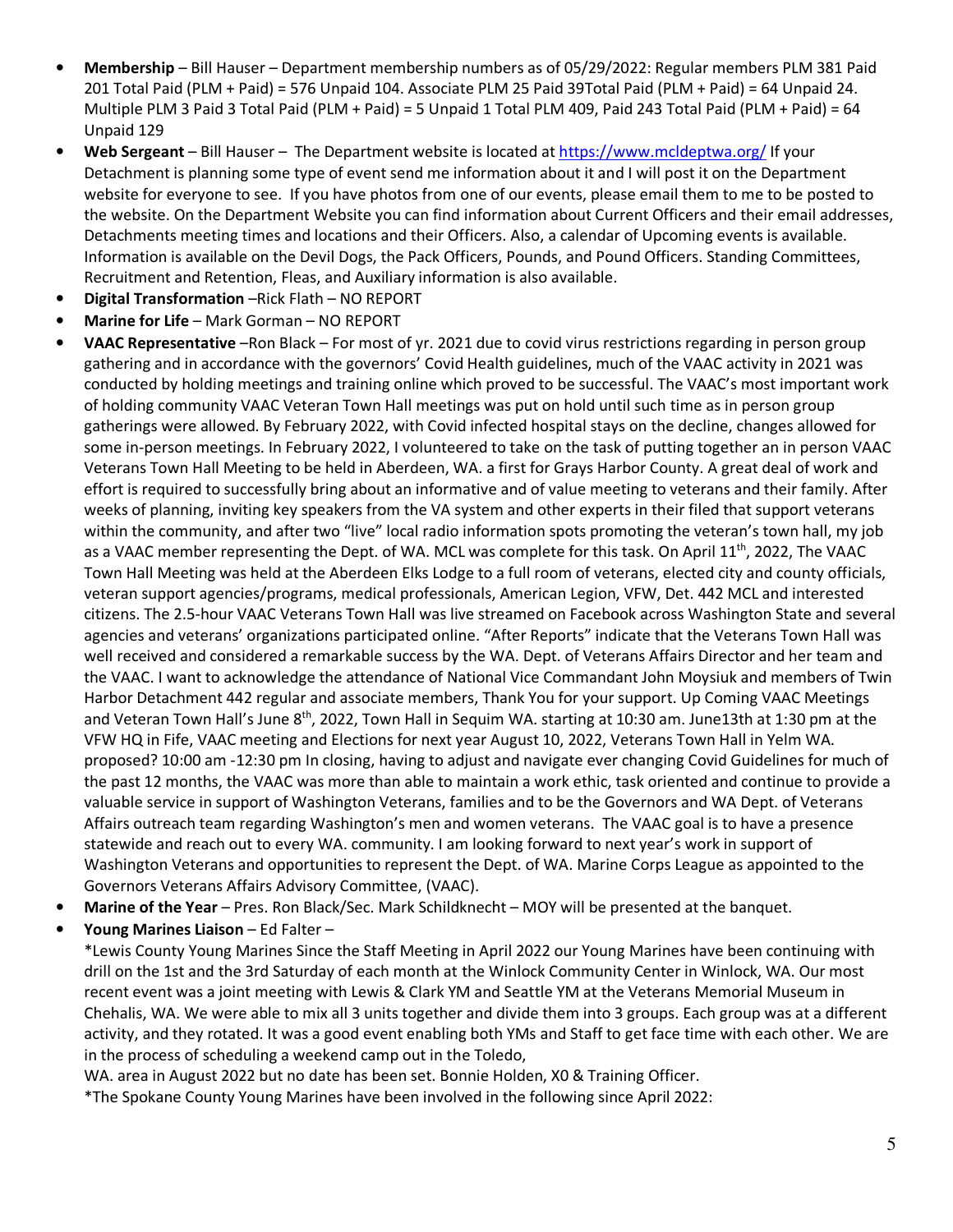Map and Compass course - Easter egg hunt; Recruit graduation; Promotion ceremonies; Parent Breakfasts; Community service -stuffing 40,000 Easter eggs - helping w Easter Egg Hunt and Community Service - Veterans 5K walk, Honor Flight, Junior Lilac Parade Color Guard. DaLaura Neal, Unit Commander. \*LEWIS AND CLARK YOUNG MARINES REPORT 4 April to 31 May 2022 Unit Commander Marine Kyrie Stadtfeld Our YM Unit is in full swing now following 2 years of limited contact with training continued during that period on zoom with a very resolute Adult Staff members and Parental support. \*Drill 4/30/2022 - military museum in Chehalis, WA. \*Drill info 5/14/2022; \*Comm service - Sons of Italy dinner - 5/15/2022 \*Hazel dell parade of bands 5/21/2022 \*Comm. Service Columbia River Detachment MCL installation & Awards dinner. \*Comm service flag planting at Willamette National Cemetery 5/26/2022. \*Study night - Thurs, 5/26/2022. \*Ft Vancouver Memorial Day Ceremony; 5/30/2022. \*Comm service Vancouver Pointe Senior Living flag folding & color guard - 5/30/2022.

• **Awards –** John Stofiel Recognition certificates have been accomplished and will presented to the Commandant for presentation at the banquet.

# **REPORT OF DETACHMENT COMMANDANTS**:

- 1. **PUGET SOUND DET. #336**: Rick Flath Update from last report for MCL De. 336 are as follows: Membership 2 new members joined the detachment during this time bring our total to 51 members 49 regular and 2 Associate; Pistol & Rifle/BBA May 21 – Great success with over 27 guests shooting at the range and over 50 attendees at the BBQ with over \$650 donation received. Marine Rose Program – We were able to conduct two events on Saturday May 28 Honor Guard – Committal Service preformed April 5 and May 7, 2022, for a total of 12 additional. Our HG team is also part of the Tahoma Cemetery Memorial Day event.
- 2. **TRI-CITIES DET. #337:** Mike Ridgel/Sean Elder NO REPORT.
- 3. **TWIN HARBORS DET. #442**: Ron Black Twin Harbors Detachment 442 has seen good participation at our monthly regular detachment meetings since the indoor group gatherings were authorized by the governor. The detachment has kept in contact by phone or in person with our members who did not feel comfortable being in a group setting due to ongoing medical issues in 2021. Activities: Participated in 3 Marine funerals, raised funds for youth programs by participating in the MCL Rose Program, participated in 2 local community parades. Held Annual Christmas Party and Det. summer picnic for detachment members and family, in March 2022 the detachment gathered at a surprise potluck dinner for member Irv Stephens at his home as he was recovering from surgeries. (Memorial Day) The detachment participated in memorial ceremonies and placed wreaths at 3 cemeteries and the MOH Robert Bush memorial monument. The detachment supported the Veterans Affairs Advisory Committee town hall which was held in Aberdeen WA. New Members: The detachment has seen growth in membership during this fiscal year. Losses: The detachment has felt the loss of two life members of our detachment February 18<sup>th</sup>, 2022, Steve Mihovilich "Chosin Few" Korea & May 25<sup>th</sup>, 2022, Delbert" Bud" Restau. Recognition: Twin Harbors Detachment has awarded the first ever Associate of the year medal to Associate Member Betty Restau for her many years in support of the detachment and her work as Adjutant/Paymaster. Comments: Members have found it impossible to find and purchase a proper "Red" dress jacket/Blazer, red in men's jackets has fallen to disfavor and been dropped by most vendors and outlets. The MCL National needs to look seriously for a source to provide an excellent quality, affordable approved Red Jacket to all the MCL. I would suggest the National MCL responsible person(s) seek a source for a suitable jacket, making them an authorized vendor for the MCL so ever MCL member across the US can purchase from the same location, avoiding all the different shades of Red showing up in detachments as no reliable source is known. I might suggest someone from National or Division take on the task, source: "Marlow White" the well-known and respected supplier of uniforms and accessories should be contacted about making a MCL Red Jacket available for purchase, note Marlow White supplies the members of Bugles Across America with a full Custom Uniform and that organization is small compared to the MCL. Marlow White also sells regulation and numbered Marine Sword as an authorized government contractor. It was shared that the National Website has numerous locations where one can purchase the red Blazer, however the sites posted are not able to send same and in one instance the color was Burgundy rather than red as called for and had to be returned at the expense of the member. This event has been forwarded to the NW Division Vice to go up chain to be resolved.
- 4. **OLYMPIA DET. #482**: Shane Inman Olympia Detachment has continued to hold in person meetings and reach out to all members. The Detachment is continuously working on changes to the By-Laws and updates. The Detachment has added 2 new members since the last report (which makes 10 new MCL Members for the year), participated in a successful toy for tots' campaign, and continues to participate effectively in the community. Quilts of Valor has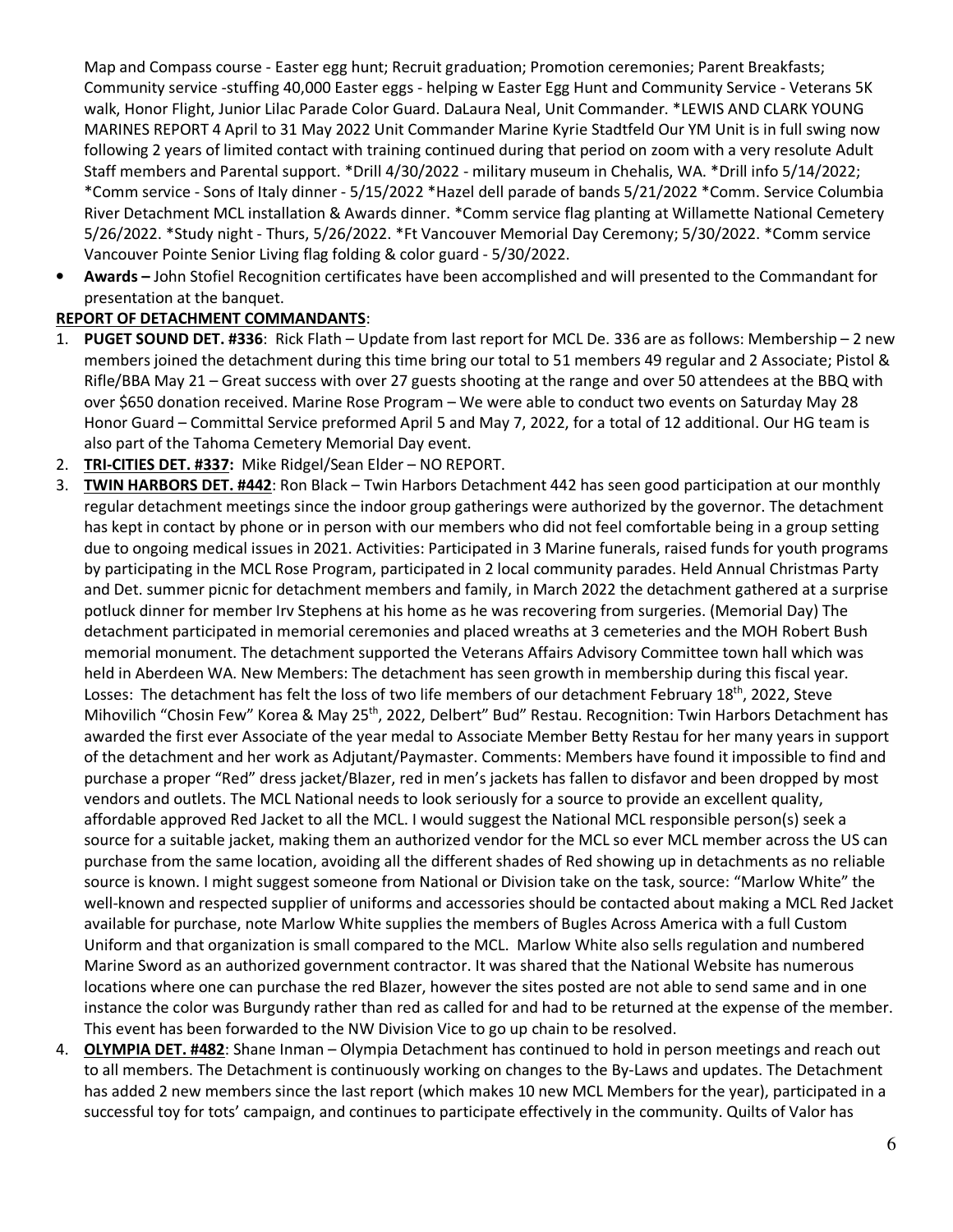performed ceremonies for veterans of all branches through the detachment platform. Rose sales has begun with success at the local Cabela's. The Eagle Scout project has begun, and progress is being made to bring back to life the detachment's Warrior Wagon. (Parade Float). The Detachment is currently supporting one Eagle Scout project and continues to build the relationship with the local scouting programs.

- 5. **PIERCE COUNTY DET. #504**: Mike Edwards We currently has 57 life members, 1 dual member, and 15 annual members 1 of them being in arrears who has indicated they will not renew, for a total of 72 paid members. Members participated in the Memorial Day Ceremonies at Mt View Memorial Park in Lakewood.
- 6. **OLYMPIC PENINSULA DET. #531**: Ted Streete Our monthly business meeting was conducted on April 6, 2022, at VFW post 2669 in port orchard, wa. \*The leatherneck honor guard, comprised of Marines from det. 531 & 336, performed honor guard duties at Tahoma National Cemetery. \*Our monthly breakfast April 21<sup>st</sup> at all-star lanes in Silverdale, WA. \*det. 531 "limited out" on our fishing trip out of Westport on April 28<sup>th</sup> the trip was organized by detachment junior vice commandant Michael Parker. May 2021 \*Monthly business meeting was conducted on May 12, 2022. \*The leatherneck honor guard performed honor guard duties. \*Our monthly breakfast occurred on May 19<sup>th</sup> at all-star lanes in Silverdale \*We marched in the May 21<sup>st</sup> Bremerton Armed Forces Day parade. Senior vice commandant Craig Douglas has two NCO swords to be delivered to the Sgt Major of the Marine Corps Security Force Bn at Kitsap subbase Bangor. Presented each year to the battalion's color sergeant on behalf of detachment 531.
- 7. **MELVIN M SMITH DET. #586**: Tim Kruse Since the last meeting, the Melvin M. Smith Detachment participated in the Spokane Lilac Parade. Our Detachment is gearing up for our Hoopfest booth in June.
- 8. **COLUMBIA RIVER DET. #826**: John Stofiel Our current Membership is at: 82 (Regular Members: 1 unpaid & 32 paid + 49 PLMs = 81 -1 PM assoc. = 80 voting members div x 15 = 5.33 = 6 voting delegates; Our Standing Committees: 1. Clark County Veterans Advisory Board: We are now doing face-to-face meetings with zoom meetings for all to attend. We had a guest speaker from the "Lifeline Connections" program Lifeline a community-based behavioral health organization that specializes in providing confidential and compassionate care to individuals who experience a substance use and/or mental health condition. which provides services to veterans in need. Currently have face-to-face support as well as online. 360-397-8246 https://lifelineconnections.org/ The CC Veterans Assistance Center had 105 visitors, 54 to outreach programs expended \$6987.00 for support elements and now have 656K remaining in the Assistance fund. The center has re-opened 0900-1500 M-F in the lounge area. We have hired a full-time outreach person. New computers have been appropriated and being installed should be up by the end of May. September Standdown is on the horizon, prices are up, and we need donations. Work Source Job Fair - Wednesday, April 20, 2022, 1000 – 1200 204 SE Stonehill Drive Suite 215 Vancouver, WA 98684. C-TRAN Program Heroes Pass provides free service on all Local C-TRAN routes for Veterans and active military personnel. Will need to show Active/Veteran Identity. 2. Marine Corps Coordinating Council of OR/WA formed to tell the Marine Corps Story and coordinate multiple Marine Corps related organizations activities in our AOR i. e. 2 MCL detachments, 1stMarDiv and 3rdMarDiv Associations, OR-1 Lady Marines (WMA0; Chosin Few, I&I, 6thESBn, RS Portland. 3. Veterans Affairs Voluntary Services: Rex Hopper – No changes since last report, except that the partitions that were installed on the cart for patient safety have now been removed. 4. Community Military Appreciation Committee (CMAC): Bill Hauser – This is a community-based organization with Active-Duty Military, Reserve/Guard personnel, Veterans and civilians in the community supporting both entities and bringing us all together to serve others. 5. Lewis & Clark Young Marines We are their host detachment. Report provided to Dept. Liaison ACTIVITIES: APRIL: Detachment gathers for dinner prior to attending business meetings. Our Chaplain, Don Newell presented two bibles to 2 of our YM's graduating and joining the Corps. We held Elections. All our current leaders opted to stay the course for another year. MAY: Participated in our PGR/MCCC "Never Forgotten Ceremony" for Iraq Marine Cedric Bruns; Past Dept. Commandant Rex Hopper installed our leadership for the next year at our annual Installation and Awards dinner.
- 9. **MT. ST. HELENS DET. #889:** Glen Esperson We have been having our meetings every month. In March we had our end of the season dinner. We had our elections in April and our installation of officers in May. We also did a Memorial Day ceremony at our local cemetery. We fired rifles at the ceremony. We are hoping to have a booth on our 4th of July celebration at Lake Sacajawea and be on our 4th of July Parade.
- 10. **MT. OLYMPUS DET. #897**: Mark Schildknecht 3 APRIL 25 MAY 2022 -On April 20th six Det. mbrs attended a ceremony celebrating the completion of Ho bucket House in Forks, Washington. The facility will house seven disabled veterans. The following day, April 21st, the Detachment Honor Guard provided final military honors for a deceased veteran at Ocean View Cemetery. The regularly scheduled Detachment meeting was held on April 26th at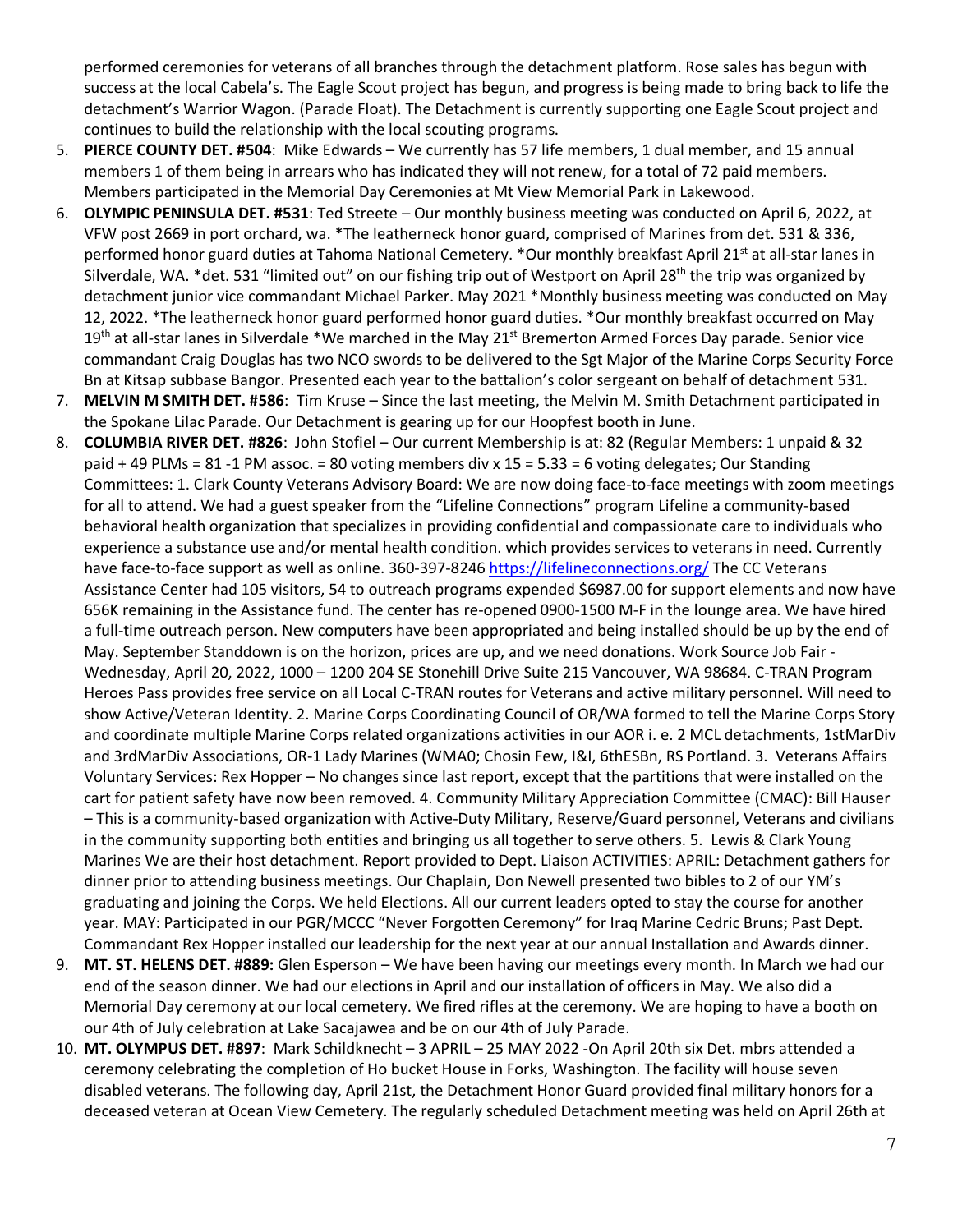the Port Angeles Veterans Center. The Honor Guard provided a rifle salute at the monthly bell ringing ceremony in Veterans Park on April 29th. On May 5th, several Detachment members traveled to Forks, Washington to attend and help at the annual Forks Stand Down. On May 11th Commandant Mark Schildknecht represented the Marine Corps League at the monthly CCVA (Clallam County Veterans Association) meeting. On May 13th, the Honor Guard provided a rifle salute at a ceremony honoring Law Enforcement and those officers whose lives were lost in the line of duty. The following day the Detachment participated in the Sequim Irrigation Festival Parade. Our entry was the replica of a WWII track vehicle, built by Detachment members and was awarded a "Best Veterans Entry" ribbon. May 21st, Armed Forces Day, the Detachment will be at the Port Angeles airport celebrating Airport Day. This will be an opportunity to display our new canopy and demonstrate to the community who we are and what we do, not only for veterans and their families, but the entire population of the North Olympic Peninsula.

- 11. **SKAGIT VALLEY DET. #1043**: Robert Olivarez The Skagit Valley Marines have had a quiet Spring. That all ends on Memorial Day where we will be doing 3 flag folding's at 3 different cemeteries this year. This is followed by hosting the 75th Annual Convention of the Department of Washington. The Convention Committee has been terribly busy trying to make this another fun and special Convention! Next, we will be looking forward to a Fourth of July parade in Sedro Woolley! This has always been a highlight of our year and we look forward to returning to it as they have canceled it the past two years. Our current strength is 48 members, including 22 PLMs and 3 Associate Members. We have not had any new members since the April Staff meeting.
- 12. **YAKIMA KITTITAS VALLEY DET. #1055**: Nicholas Myers Current detachment strength is 20 regular members, 3 associate members, and 14 Life members. This report shows limited activity since the Spring staff meeting. The detachment honor detail provided services for a Marine on April 29, 2022. Our monthly meeting was held Monday evening, May 9 with a presentation by Leroy Rothamel who is an SSVF Program Specialist for OIC of Washington. He is directly involved with the new veterans housing unit in Yakima and presented the program and ways that the MCL and other organizations could assist our local veterans.

Unfortunately, the annual Memorial Day parade in Yakima had to be canceled this year due to a lack of participants.

13. **CPL JOSEPH P. BIER DET. #1119**: Bonnie Holden – Cpl Joseph P. Bier Det 1119 has continued with our meetings on monthly basis. We will be doing Honor Guard Detail at the Grand Mound Cemetery in Rochester Wa on Memorial Day. On August 20, 2022, will be our annual All Marines Picnic at the Borst Park in Centralia Wa. We will be doing a Marine Rose Fund raiser soon, but the date has not yet been set. We have not joined any new members since April 2022 but have two prospective members that will be attending our next meeting.

#### 14. **CAPT. DANIEL B. BARTLE DET #1335:** - Bruce Barton – NO REPORT.

15. **COL RICHARD FRANCISCO #1451**: – Robert Gabelein – Activities covering Detachment 1451 during the period 3 April to 25 May 2022. Flag folding and presentation services to NOK for an Army veteran. Rifle firing ceremony for a Marine veteran. After the 25th Detachment 1451 will have a fundraising event (passing out roses/miniature flags) at a local facility, rifle ceremony and taps on 30 May at a local cemetery and a scholarship presentation on 31 May 2022

#### **OLD BUSINESS**:

**1.** Proposed bylaw change sent to the J/A Shane Inman and distributed to the detachments for review and pending approval at the Dept. Convention. John Stofiel Move to approve the Dept. of WA bylaw change proposal that was submitted to each detachment for review in Oct 2021 and subsequent vote at this Convention,  $2^{nd}$  Dennis Dressler, carried.

#### **NEW BUSINESS**:

1. Will there be a budget line to assist financially the "Rock Ceremony" each year? This is a department function and should be primarily supported by the Department and supplemented by those Detachments that can do so. A motion was made by Randy Ott to establish a line item in the amount of \$300.00 for "The Rock Ceremony". 2<sup>nd</sup> John Stofiel, discussion this is a line item that each detachment or an individual may offer any size donation to ensure that remembering these 32 Marines continues annually. Motion carried.